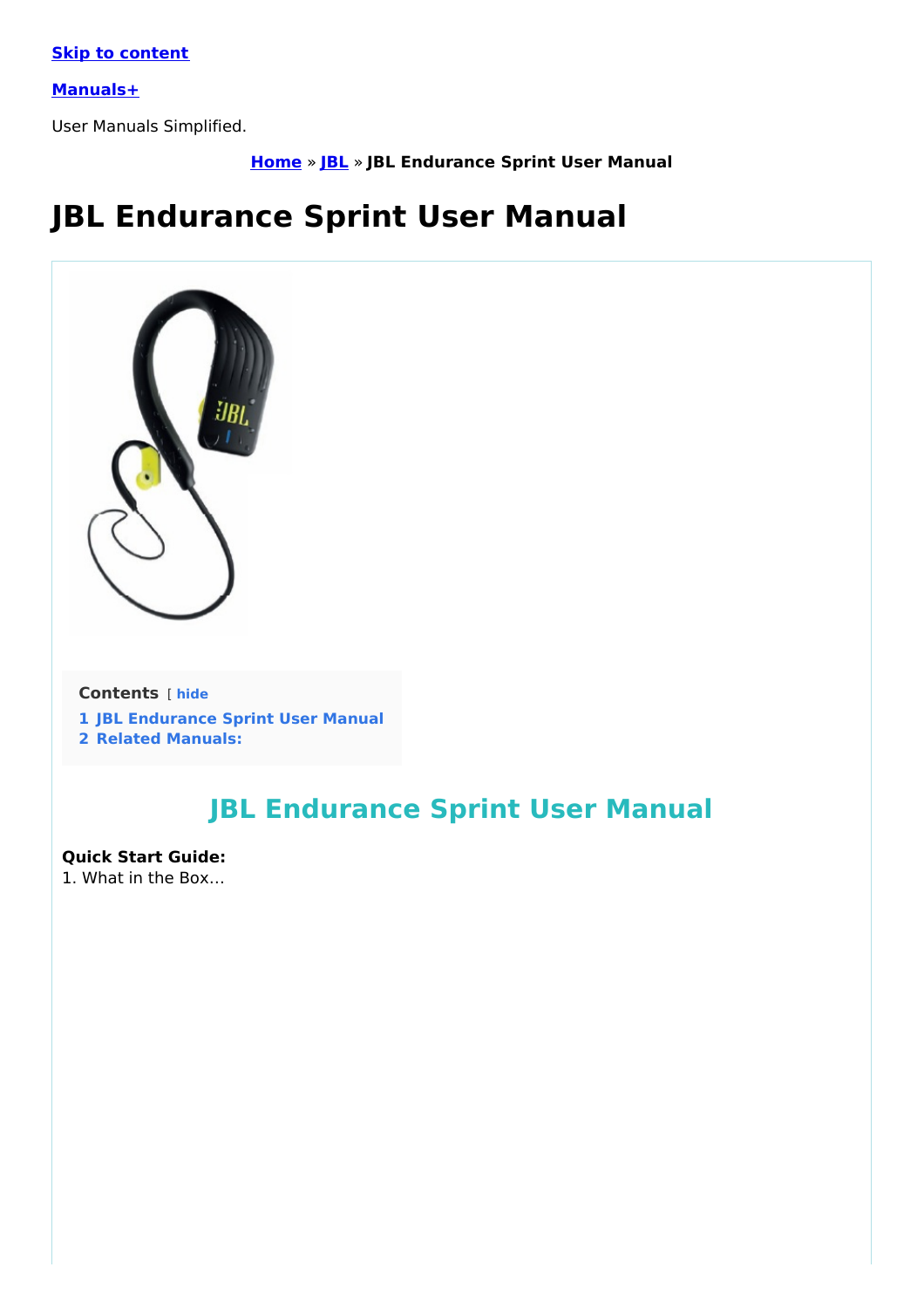

2. Select your Size….

### 3. Attached AIR TIP Enhancers



### 4. TWIST LOCK TECHNOLOGY.



### 5. Water Proof.



### 6. MAGHOOK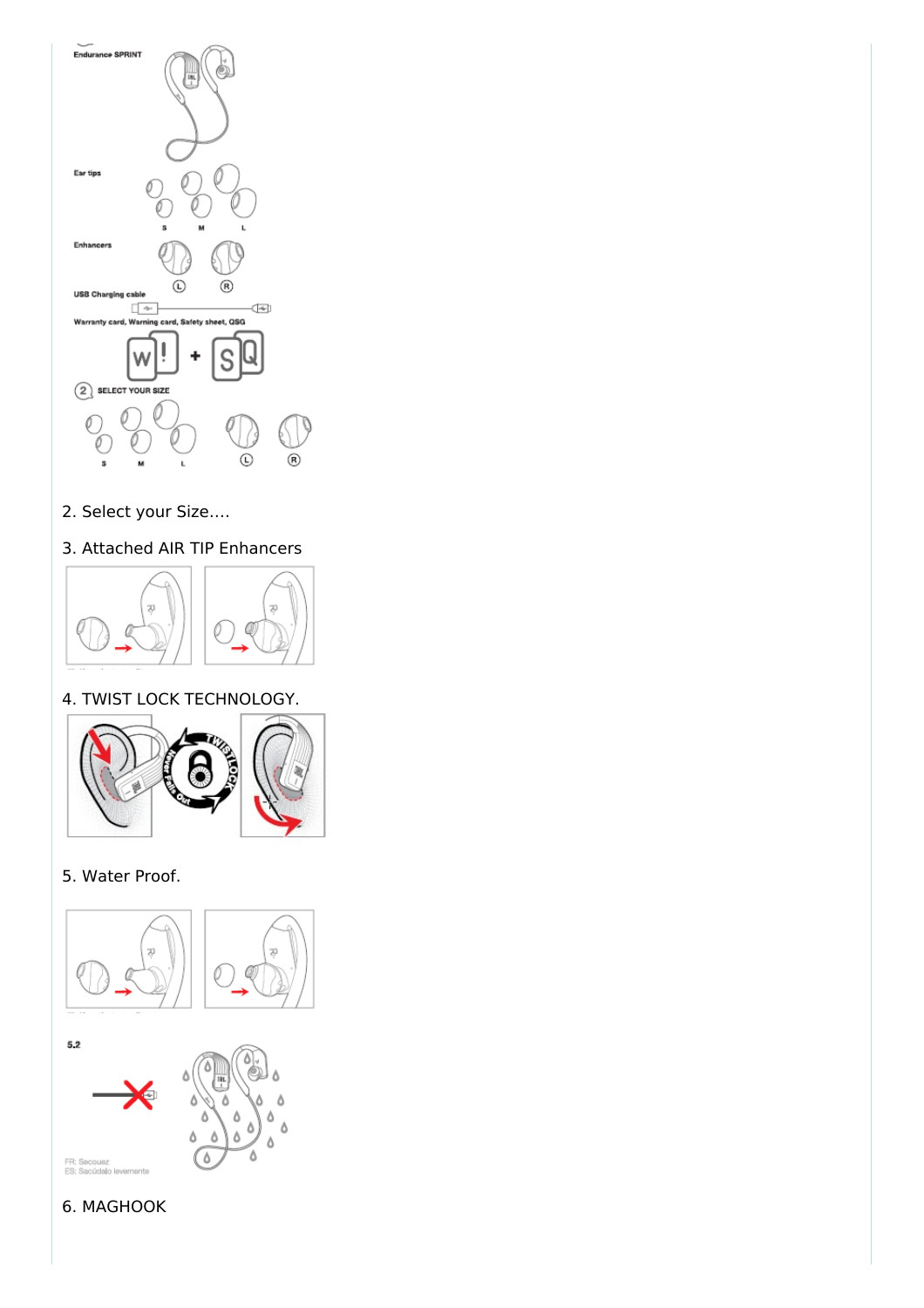<span id="page-2-0"></span>

#### 8. POWER / PAIR / CHARGE

If connecting for the first time, The headphone will enter pairing mode automatically after it is power on.

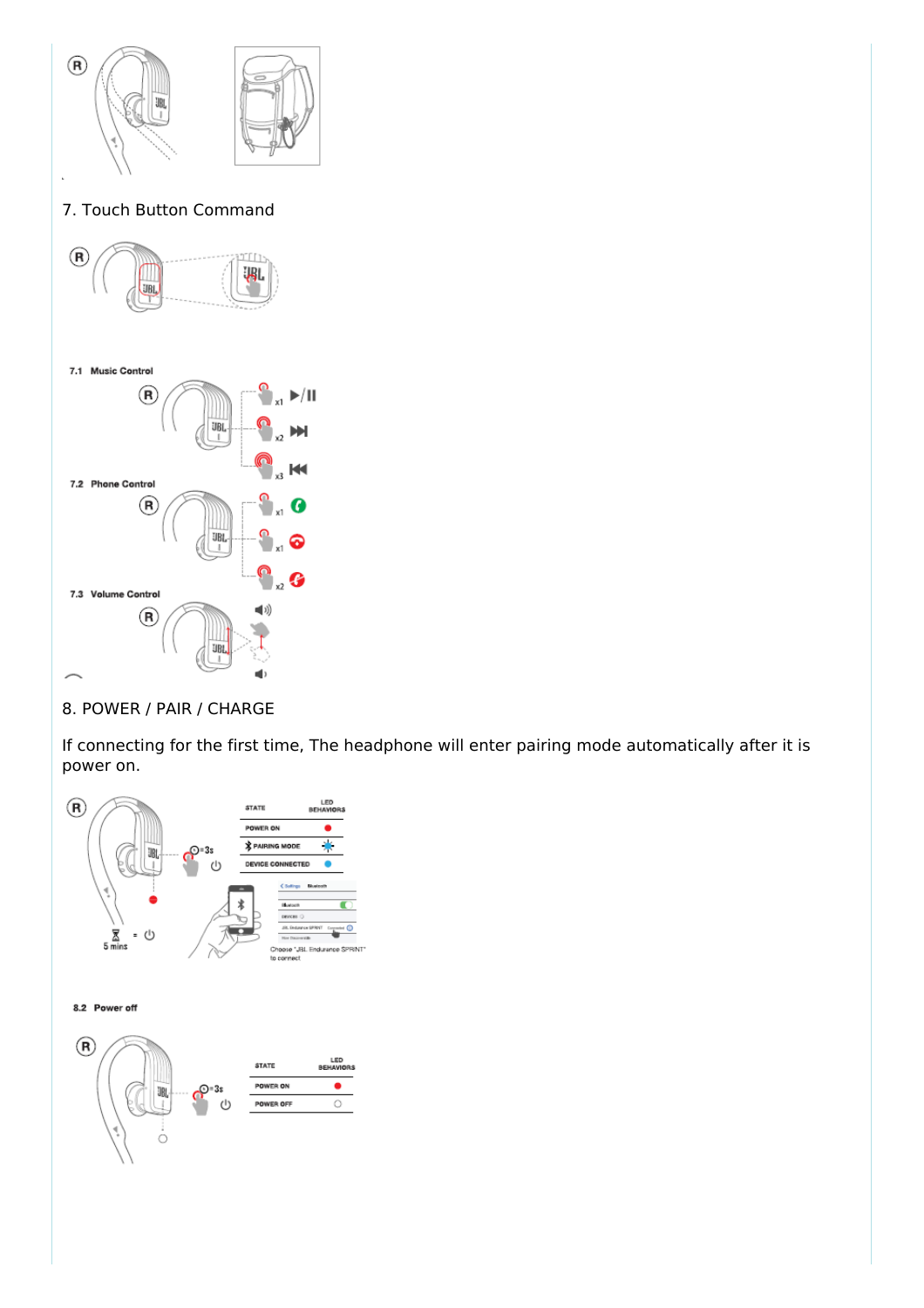8.3 Pairing a new device

When connected to a device. Double tap and hold for 5 seconds to bring the earphone into pairing mode



#### 8.4 Charging Port & Battery Status



#### 9. LED BEHAVIOR



- Transducer: 10mm
- Frequency response: 20Hz-20kHz
- Signal-to-noise ratio: 85dB
- Maximum SPL: 102dBSPL@1k Hz
- Sensitivity ©1 kHz dBFS/pa: -20dB
- Impedance: 16ohm
- Bluetooth Max Output Power: 4dBm
- Bluetooth transmitter modulation: GFSK, n/4DOPSK,8DPSK
- Bluetooth transmitter frequency range: 2.402GHz-2.48GHz
- Bluetooth profile: HFP V1.6, A2DP V1.3, AVRCP V1.5
- Bluetooth version: V4.2
- Battery type: Lithium-ion polymer (3.7V, 120mAh)
- Charging Time: 2H
- Play time with Bluetooth on: 8H
- Talk time with RI latnnth nn. OH



## **& Bluetooth**<sup>®</sup>

The Bluetooth® word mark and logos are registered trademarks owned by Bluetooth SIG, Inc. and any use of such marks by HARMAN International Industries, Incorporated is under license. Other trademarks and trade names are those of the respective owners.

Questions about your JBL-Endurance-Sprint ? Post in the comments!